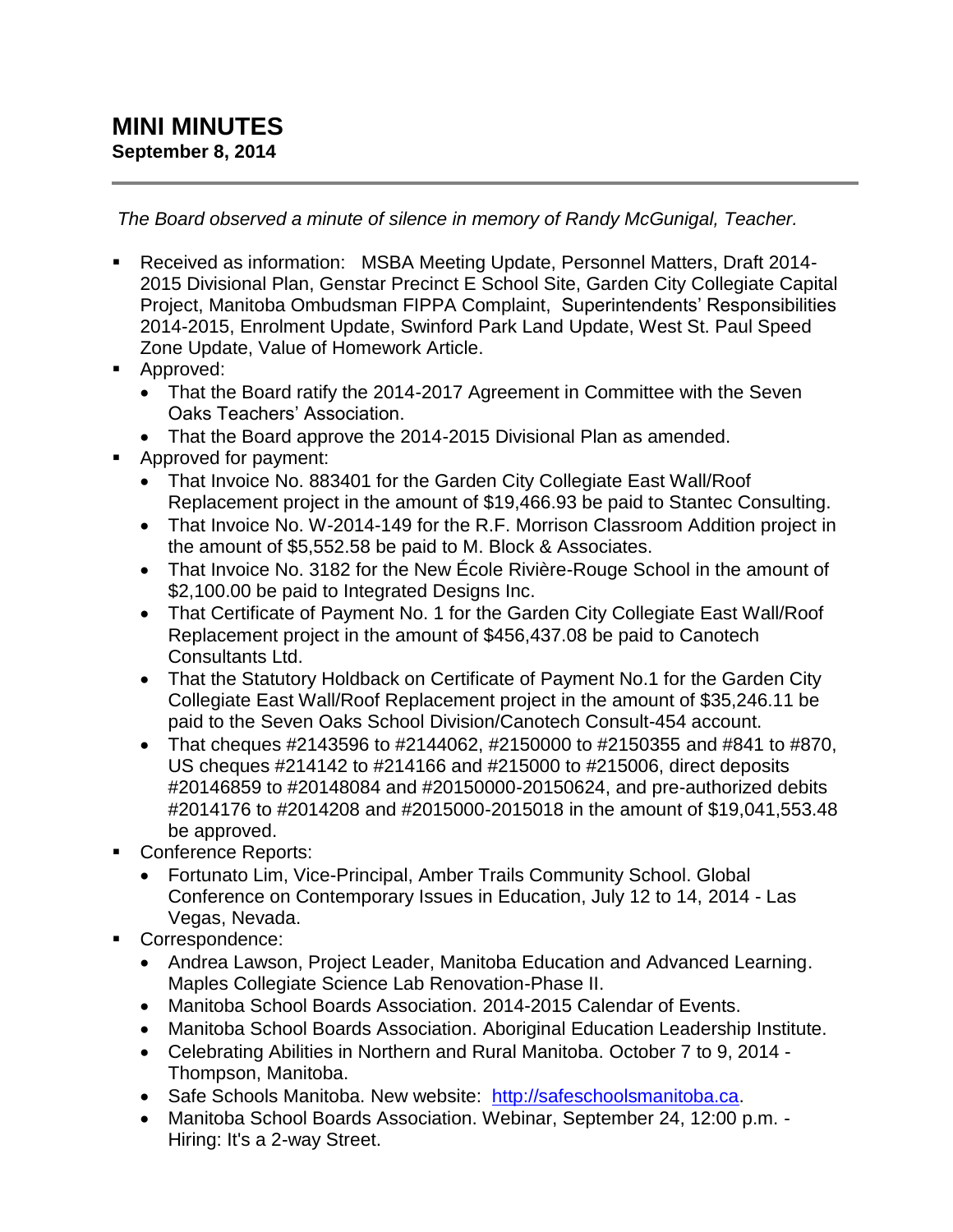- Manitoba Education School Programs Division. *My Child in School* website (now includes content for Kindergarten to Grade 12).
- Prairie Architects Inc. R.F. Morrison Addition IDP#1 Meeting Minutes.
- 2014 West Kildonan Summer Band Camp.
- John Wassenaar, Number Ten Architectural Group. Maples Collegiate Commons Change Orders 35, 37, 38, 39, 40, 41.
- Jeffery Moroz, Stantec Architecture. Garden City East Wall/Roof Change Order 5, 7, 8.
- Darryl Gervais, Director, Manitoba Education. Revised version of Special Language Credit Options: A Policy and Administrative Handbook for Grades 9 to 12 with Responses to Frequently Asked Questions.
- Jamie Kozak, Prairie Architects Inc. \amber Trails Change Order 37and 42.
- Ken Nimchuk, Technology Education Consultant, Manitoba Education. 2014-2015 Technology Education Equipment Replacement Grant.
- Jamie Kozak, Prairie Architects Inc. Maples Collegiate Science Lab Reno & Elevator Upgrade Schedule.
- Manitoba School Boards Association. CPI Update August 2014.
- Manitoba News Releases:
	- o Education Minister Welcomes Students Back.
	- o Province Reminds Drivers About Reduced Speed in School Zones.
- Sherwood Armbruster, Manager of Special Projects, City of Winnipeg Final voting locations and elector counts for 2014 election.
- Marion Franczyk was appointed to a full-time (1.00) Teacher General (permanent) teaching contract effective September 2, 2014.
- Lisa Briggs was appointed to a part-time (.125) Limited Teacher-General (Term) contract effective September 2, 2014 to January 28, 2015.
- Cynthia Burke was appointed to a part-time (.125) Limited Teacher-General (Term) contract effective September 2, 2014 to January 29, 2015.
- Nestor Ching was appointed to a part-time (.50) Limited Teacher-General (Term) contract effective September 2, 2014 to December 19, 2014.
- Slavomir Federkevic was appointed to a part-time (.125) Limited Teacher-General (Term) contract effective September 2, 2014 to January 29, 2015.
- Norma Guiboche was appointed to a part-time (.125) Limited Teacher-General (Term) contract effective September 2, 2014 to January 28, 2015.
- Mykael Sopher was appointed to a part-time (.125) Limited Teacher-General (Term) contract effective September 2, 2014 to January 28, 2015.
- Ashley F. Taylor was appointed to a full-time (1.00) Limited Teacher-General (Term) contract effective September 2, 2014 (indefinite).
- Roby Yeung was appointed to a full-time (1.00) Limited Teacher-General (Term) contract effective September 2, 2014 (indefinite).
- Danielle Deck was granted maternity and parental leave effective September 23, 2014 to September 7, 2015.
- Wendy Anderson gave notice of intent to resign effective June 27, 2014.
- Brenda Bracken was appointed to the position of child care coordinator, full-time (7 hours per day) term effective September 2, 2014.
- Nestor Penano was appointed to the position of custodian, full-time, (8 hours per day) effective September 2, 2014.

SEVEN OAKS SCHOOL DIVISION MINI MINUTES September 8, 2014